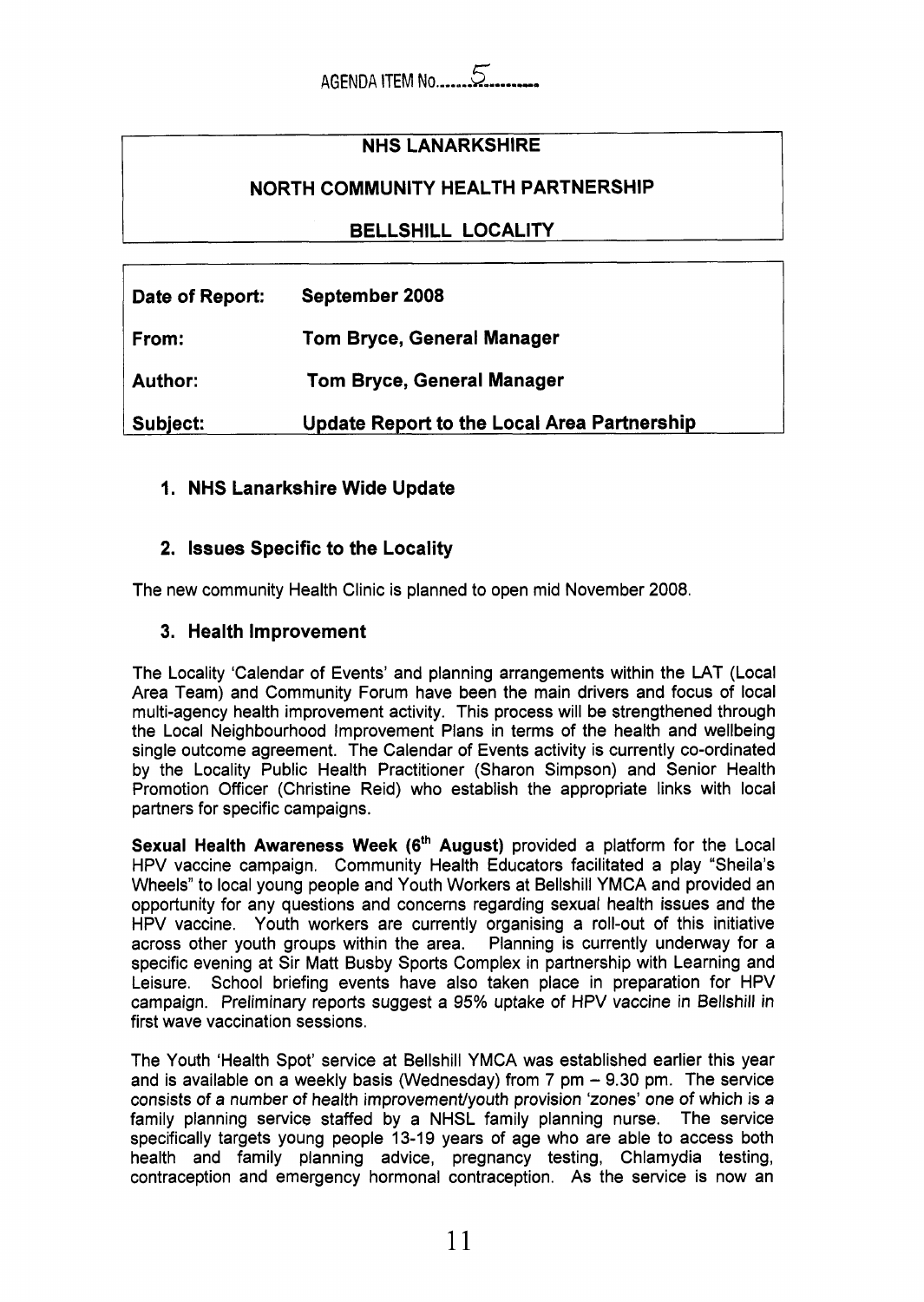integral component to the NHSL family planning service, young people requiring medical intervention/pregnancy counselling are 'fast-tracked' to Bellshill Clinic on the same night where a family planning doctor will see them. The Bellshill service was established in an effort to respond to the above average teenage pregnancy rates within the Locality and **is** a 'HEAT' target service priority for NHSL.

The impact of teenage pregnancy has been clearly described in both national and local multi-agency strategy documents and the Locality is very keen to ensure young people are given access to the relevant services, support and advice which they may require. The Locality Service Development Manager (Public Health) is currently leading a pan-Lanarkshire group to develop services for teenage parents and enhance an integrated pathway of care in partnership with education and other relevant agencies in this respect.

Since local service launch earlier this year, over 300 local young people have accessed the 'Health Spot'. Evaluation data in terms of interventions provided is available and the service is currently awaiting network connection to the national sexual health database to support public health intelligence availability and inform future service development. The YMCA have been a supportive and proactive partnership for this service. Service sustainability for the future will be discussed via LAT structures.

**The Postnatal Depression Intervention Group in Orbiston Neighbourhood Centre** was launched on 18 September 2008. The Group will be facilitated by the Community Mental Health Team (FIT) and the Public Health nursing service and will use an evidence based intervention model based on the well established 'Life after Birth Groups.' This service will improve access for local women who previously required to attend Airbles Road and will also provide crèche services, community café/healthy eating provision and other social/community network availability. The Locality has been asked by NHSL to pilot new referral and assessment documentation to assist in a more robust evaluation framework for the service. Orbiston Neighbourhood Centre has provided the appropriate partnership facility and support for this service provision.

**Healthy Living and Wellbeing Initiative:** The Locality is in active planning stages to establish a Healthy Living and Wellbeing Initiative across the area. It is proposed that the base area or 'hub' for this initiative will be Viewpark given its high SlMD profile and health indicator profile although dynamic outreach service provision will be experienced across the Locality geographic area. Service theme proposals are 'upstream' involving children and young people/positive mental health and wellbeing. A multi-agency parenting strategy is being prepared within North Lanarkshire and will be implemented as part of this initiative. Baby massage and weaning workshops are already in place. A children's healthy weight intervention group will be launched in Sir Matt Busby in October 2008. The Locality is awaiting further guidance from NHSL in relation to this partnership service.

#### **4. Performance Report Including Community Planning Indicators**

#### **5. Updates Requested by the LAP**